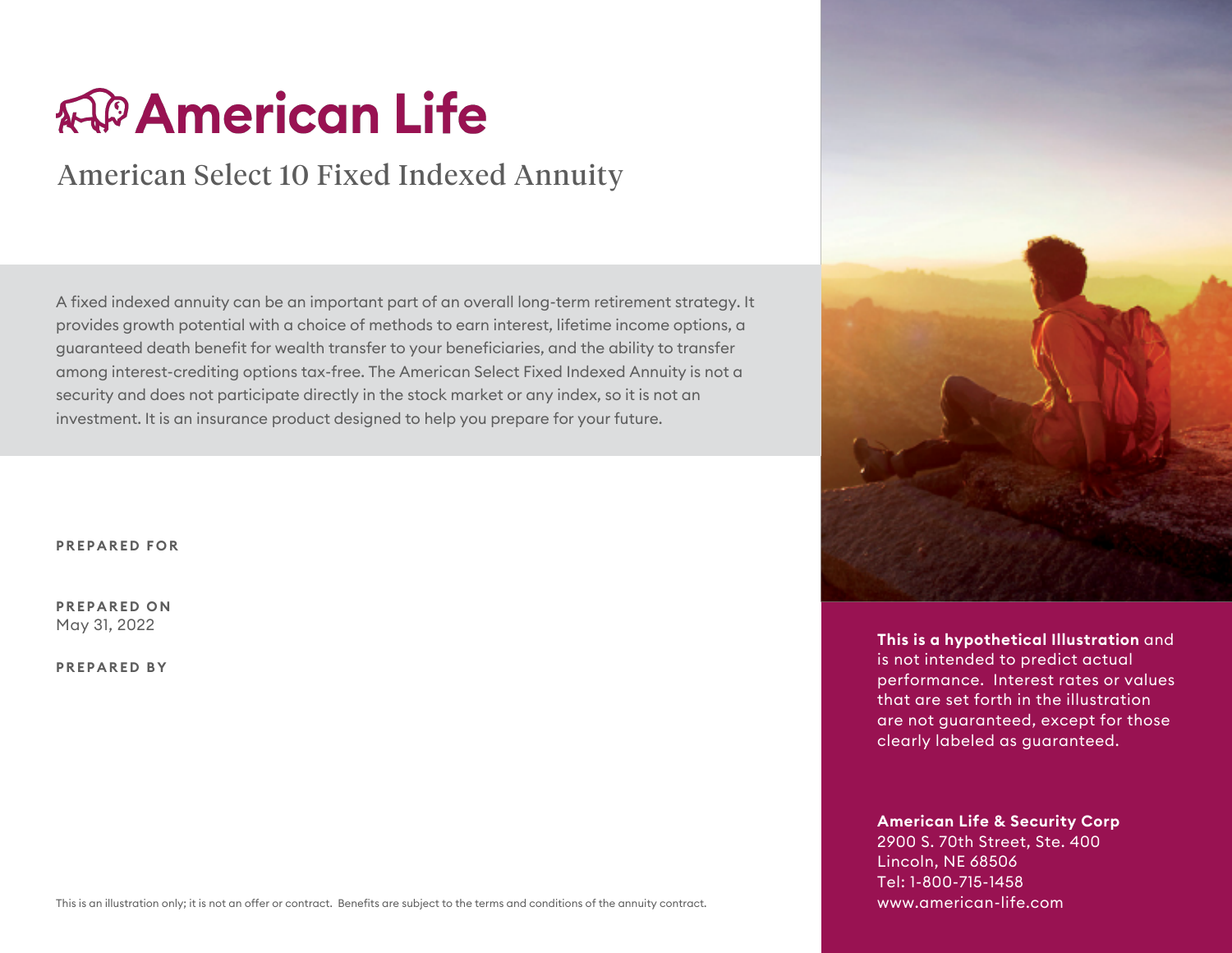### American Select 10

American Select 10, an American Life Fixed Indexed Annuity, is designed for individuals looking to take advantage of potential market gains without the risk of loss.

American Select 10 is a long-term plan that offers flexible participation in any of three premium indices or a fixed rate, so you can customize how your money is allocated over time to meet your needs.

When markets grow, you gain, but should markets decline, your principal remains protected.

# How Does the American Select 10 Work?

Customers enter into a contract with American Life and pay an upfront initial Premium. Your money grows based on your selected index performance while your principal remains protected from loss.

You get to choose your allocation across four different index account options or a fixed rate and can change the allocation year to year to meet your needs.

You aren't taxed until you make a withdrawal so your money can grow at its full potential, and after 10 years you can begin to withdraw all or some of your account without penalty.

# Plan Allocation Options

#### **Janus SG Guidance Index: Value Lock**

American Life exclusively offers access to this new index that uses an innovative stock selection methodology and protection features to potentially outperform market benchmarks like the S&P 500.

#### **S&P MARC 5% Index**

The MARC 5 is a multi-asset strategy that allocates between equities, commodities, and fixed income in order to reduce risk and generate return.

#### **S&P 500 Index**

The S&P 500 follows the top 500 U.S. companies and is one of the most established indices. We offer the option to participate in the index gains at a participation rate or 100% participation subject to a cap.

#### **S&P ESG Index**

The S&P 500 follows the top 500 U.S. companies and is one of the most established indices. We offer the option to participate in the index gains at a participation rate or 100% participation subject to a cap

#### **Goldman Sachs Xenith Index**

American Life exclusively offers this new index that uses an innovated stock selection methodology and protection features to potentially outperform market benchmarks like the S&P 500. We offer a 1-year or 2-year investment option.

#### **Fixed Account**

You may allocate some or all your funds into an accoutn that earns a fixed interest rate for any period during your term. This fixed rate is guaranteed for a 1 year term and will never be below the minimum guaranteed rate in your contract.

# Benefits of the American Select 10 Fixed Indexed Annuity

#### **Tax-Deferred**

You don't pay income taxes until you make a withdrawal, so earnings can grow at their full potential.

#### **Sheltered Growth**

While your return is based on market performance, your principal is protected from loss should the markets enter a downturn.

#### **Exclusive Index Access**

Get exclusive access to participate in the new Janus SG Guidance Index: Value Lock, which uses innovative features to potentially outperform market benchmarks like the S&P 500.

#### **Free Withdrawal**

You have the option to withdraw a portion of your Contract Value every year without penalty, starting immediately.

#### **Secure**

American Life is secure, highly rated (A.M. Best B++), and backed by financially-sound business partners.

#### **Long-Term**

You can stay in your plan as long as you choose after 10 years, and only need to withdraw funds when you're ready.

#### **Flexible**

You can allocate your funds each year into any combination of three equity indices or a competitive fixed interest rate account, to meet your financial needs.

#### **Higher Return Potential**

You can earn a higher return than a fixed interest rate alone would allow when markets perform well, while your principal is protected against loss.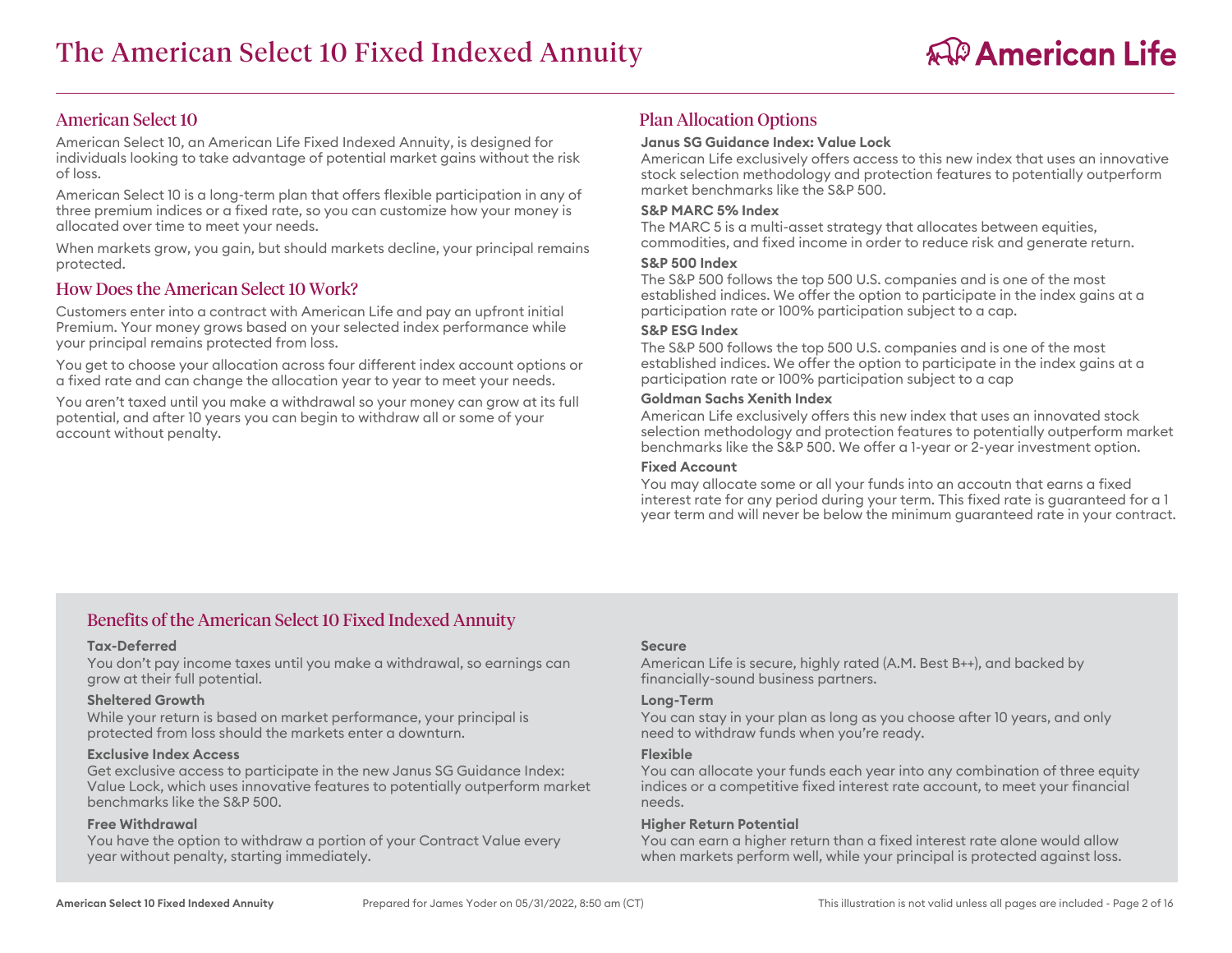# What makes us different?

American Life is the only insurer to offer Janus SG Guidance Index: Value Lock.

American Life uses innovative cloud-based technology to keep costs low so we can offer the best value and competitive rates to our customers.

# What are fixed indexed annuities?

Fixed indexed annuities are contracts you buy from an insurance company to help save for your retirement. They are called "fixed indexed" because their interest earnings will be based on the performance of the underlying indexed strategy options you select.

### Fixed Indexed Annuities can provide?

- Principal protection
- Indexed linked interest earnings that may outperform fixed investments
- Tax-deferred earnings<sup>1</sup>
- Death benefit protection
- Access to your money

# What else should you know?

Fixed indexed annuities do have some limitations. Because they're designed for long term savings, you may be charged penalties if you take your money out early (it can trigger Surrender Charges and a Market Value Adjustment (MVA), if applicable). If you take withdrawals before age 59½, you may have to pay a 10% early withdrawal federal tax penalty in addition to ordinary income taxes. Also, withdrawals will reduce your death benefit and contract value.

All of the guarantees and protections of this fixed indexed annuity and riders are subject to the financial strength and claims-paying ability of American Life & Security Corp. Fixed indexed annuities don't guarantee that the Contract Value will grow at a fixed interest rate. Rather, interest earnings are linked to the performance of an index.

Financial terms are presented throughout this report. See detailed explanations on the Definitions and Disclosure pages.

# Important Information regarding Janus SG Guidance Index: Value Lock (Janus SG Guidance Index)

This index launched on April 23, 2018. Values in this illustration are based on a combination of actual live index performance and hypothetical back-tested performance prior to this date. These back-tested results are achieved by looking at the historical performance of the index constituents prior to the index launch date and applying the existing methodology of the Janus SG Guidance Index: Value Lock. The hypothetical back-tested performance of the Index is purely theoretical and does not represent the actual historical performance of the Index and has not been verified by an independent third party. Alternative modeling techniques or assumptions may produce different hypothetical historical performance that might prove to be more appropriate and that might differ significantly from the hypothetical historical performance set forth herein. As with actual historical performance, hypothetical back-tested performance should not be taken as an indication of future performance. Unlike actual performance records, hypothetical or simulated performances, returns or scenarios may not necessarily reflect certain market factors such as liquidity constraints.

# Important Information regarding Goldman Sachs Xenith Index

This index launched on December 8, 2021. Values in this illustration are based on a combination of actual live index performance and hypothetical back-tested performance prior to this date. These back-tested results are achieved by looking at the historical performance of the index constituents prior to the index launch date and applying the existing methodology of the Goldman Sachs Xenith. The hypothetical back-tested performance of the Index is purely theoretical and does not represent the actual historical performance of the Index and has not been verified by an independent third party. Alternative modeling techniques or assumptions may produce different hypothetical historical performance that might prove to be more appropriate and that might differ significantly from the hypothetical historical performance set forth herein. As with actual historical performance, hypothetical back-tested performance should not be taken as an indication of future performance. Unlike actual performance records, hypothetical or simulated performances, returns or scenarios may not necessarily reflect certain market factors such as liquidity constraints.

 $^1$  Tax deferral offers no additional value if an annuity is used to fund a qualified plan, such as a 401(k) or IRA, and may not be available if the annuity is owned by a "non-natural person" such as certain types of tru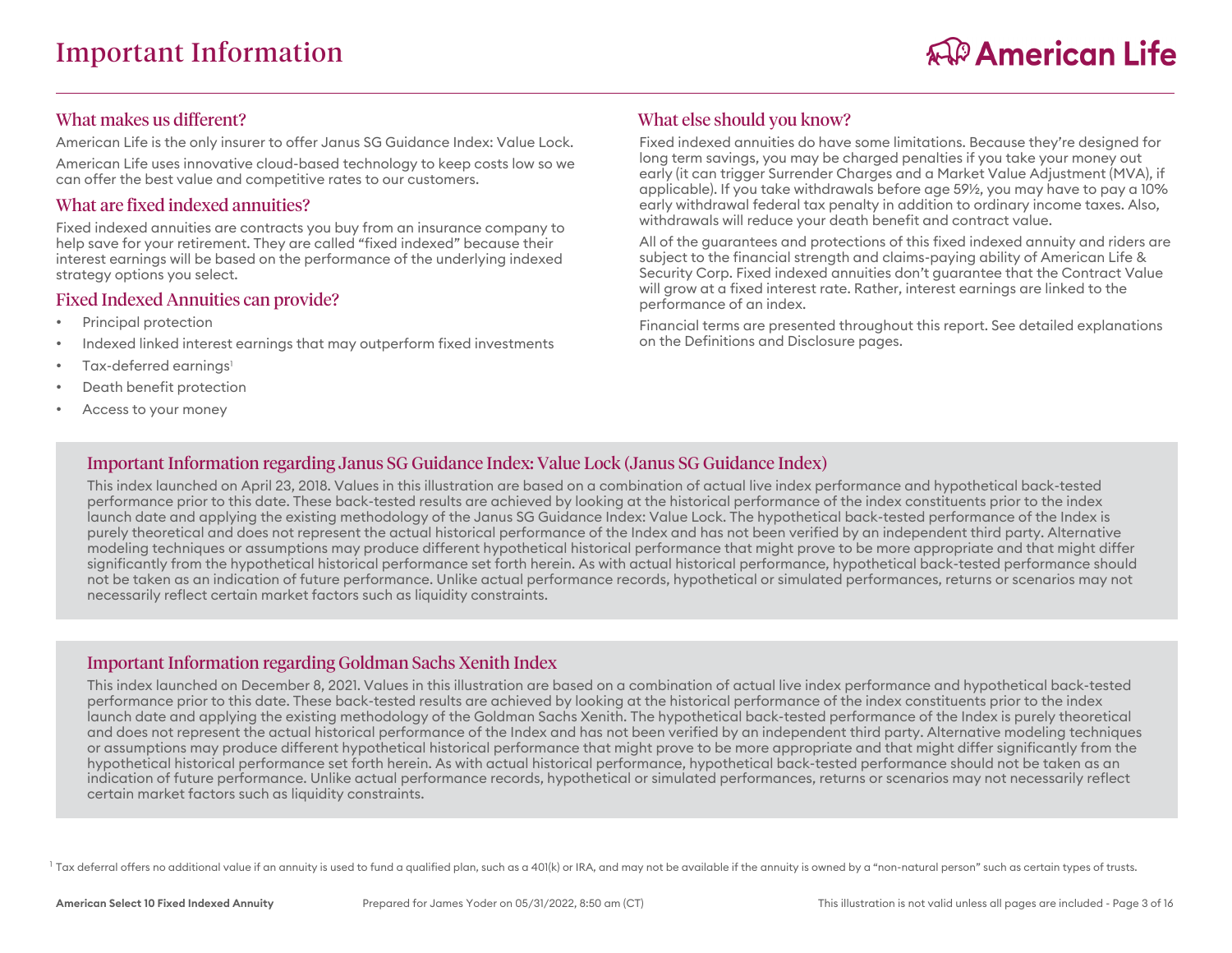# **Client Information**

AZ

**CLIENT NAME ER AGE OWNER SEX** Male **STATE OWNERSHIP** Single

# **Product Information**

**PRODUCT OPTIONS** American Select 10

**TAX STATUS** Non-Qualified

**PREMIUM AMOUNT** \$200,000

### **Account Allocation Options**

| <b>INTEREST CREDITING OPTION</b>                                                                      | <b>ALLOCATION</b> | <b>PREMIUM ALLOCATED</b> | <b>RATE TYPE</b>   | <b>CURRENT</b> |
|-------------------------------------------------------------------------------------------------------|-------------------|--------------------------|--------------------|----------------|
| S&P 500 <sup>®</sup> ANNUAL POINT-TO-POINT WITH CAP                                                   | 25%               | \$50,000                 | Annual Cap         | 7.25%          |
| <b>JANUS SG GUIDANCE INDEX: VALUE LOCK POINT-</b><br><b>TO-POINT WITH PARTICIPATION RATE - 2-YEAR</b> | 25%               | \$50,000                 | Participation Rate | 100.00%        |
| S&P 500 <sup>®</sup> MARC 5 ER ANNUAL POINT-TO-POINT<br><b>WITH PARTICIPATION RATE</b>                | 25%               | \$50,000                 | Participation Rate | 125.00%        |
| <b>GOLDMAN SACHS XENITH 1-YEAR POINT-TO-</b><br><b>POINT WITH PARTICIPATION RATE</b>                  | 25%               | \$50,000                 | Participation Rate | 140.00%        |
|                                                                                                       |                   |                          |                    |                |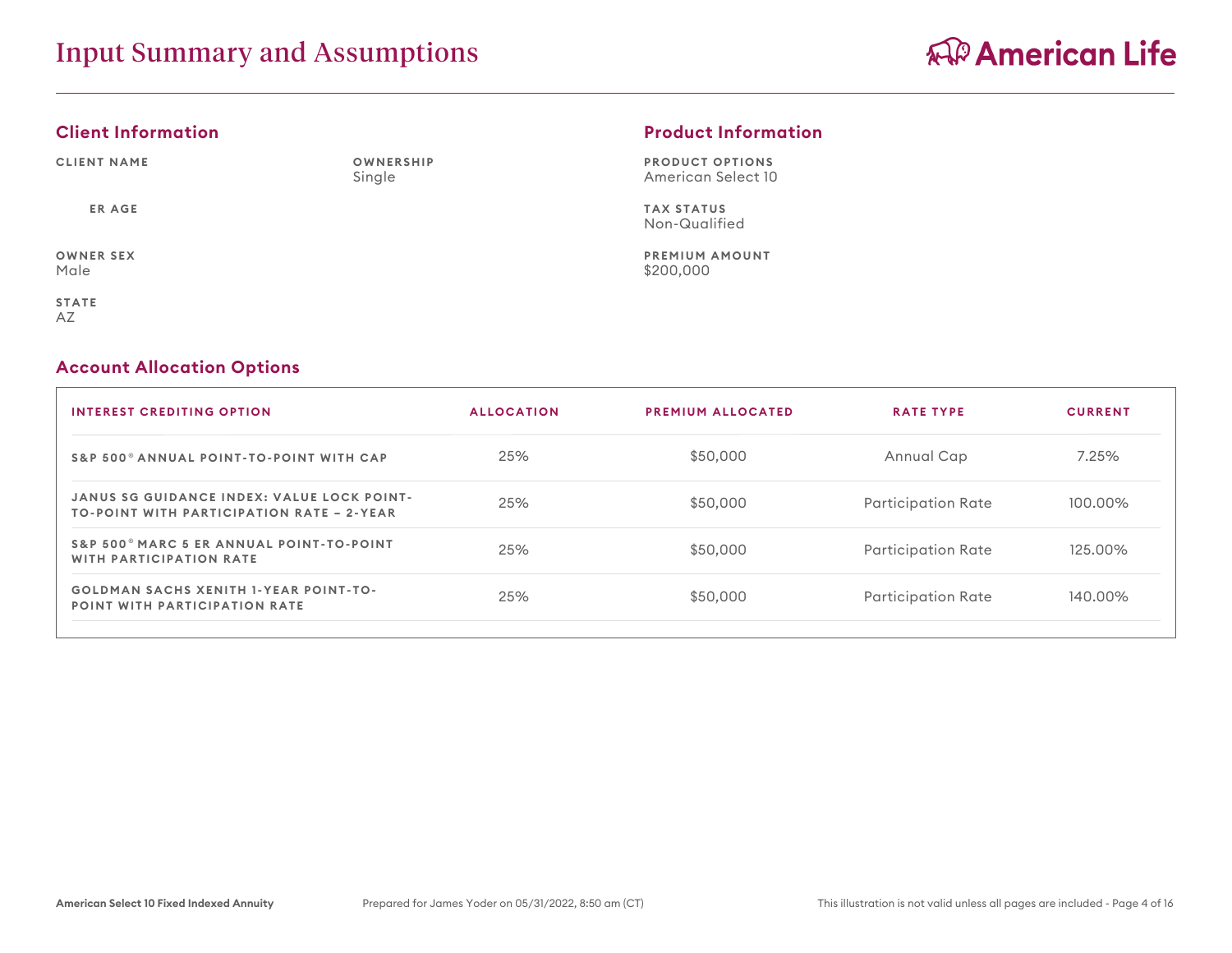# Guaranteed Annuity Contract Values

# AP American Life

**EFFECTIVE RATE** 0.00%

**ANNUAL**

This chart is based on the allocation percentages selected for this illustration. It exhibits the guaranteed minimum values by assuming no interest is credited in any year for the Index-Linked Options, and that the Minimum Guaranteed Interest Rate for the Fixed Interest Account is credited annually.

END OF YEAR OWNER AGE PREMIUM ANNUAL WITHDRAWALS CONTRACT VALUE / DEATH BENEFIT CASH SURRENDER VALUE CREDITED INTEREST RATE INTEREST CREDITED At Issue <sup>56</sup> \$200,000 - \$200,000 - - - 1 57 - - - - - - \$200,000 \$185,420 0.00% <mark>-</mark> 2 58 - - - - - \$200,000 \$187,040 0.00% - $3$  59 - - - - - -  $\frac{1}{200,000}$   $\frac{1}{3188,660}$  0.00% - $4$  60 - - - - - \$200,000 \$190,280 0.00% -5 61 - - - - - \$200,000 \$191,900 0.00% 0.00% -6 62 - - - - - - \$200,000 \$193,520 0.00% <mark>-</mark> 7 63 - - - - - 1 \$200,000 \$195,140 0.00% -8 64 - - - - - \$200,000 \$196,760 0.00% <mark>-</mark> 9 65 - - - - - \$200,000 \$198,380 0.00% <mark>-</mark> - 10 5200,000 \$200,000 \$200,000 \$200,000 <mark>\$</mark>200,000 \$200,000 <mark>.</mark> بالمستخدم المستخدم المستخدم المستخدم المستخدم ال 11 67 - - - - - - \$200,000 \$200,000 <mark>\$200,000 0.00% -</mark> 12 68 - - - - - - \$200,000 \$200,000 <mark>\$200,000 0.00% -</mark> 13 69 - - - - - - \$200,000 \$200,000 <mark>\$200,000 0.00% -</mark> 14 70 - - - - - \$201,158 \$201,158 \$201,158 0.00% <mark>-</mark> 15 71 - - - - - \$203,170 \$203,170 \$203,170 0.00% -16 16 16 16 172 - 16 172 16 172 16 172 16 172 16 172 16 172 16 172 16 172 16 172 16 172 16 172 16 172 16 172 1 17 73 - - - - - - \$207,253 \$207,253 \$207,253 0.00% -18 18 74 - 1 - 1 - \$209,326 \$209,326 \$209,326 0.00% -19 75 - - - - - \$211,419 \$211,419 \$211,419 <mark>\$200,00% -</mark> 20 76 - - - - - - \$213,533 \$213,533 \$213,533 0.00% <mark>-</mark>  $30$  86 - - - - - \$235,874 \$235,874 \$235,874 0.00% -**TOTALS - -**

Cash Surrender Value (CSV) uses the Surrender Charge based on the first day following the indicated anniversary, and is applied against the amount in excess of the penalty-free withdrawal amount allowed by the liquidity rider associated with the product selected. CSV does not include applicable Market Value Adjustments. See possible implications of MVA on your CSV on Page 7. Age is assumed to be age at end of year. See disclosures for more information.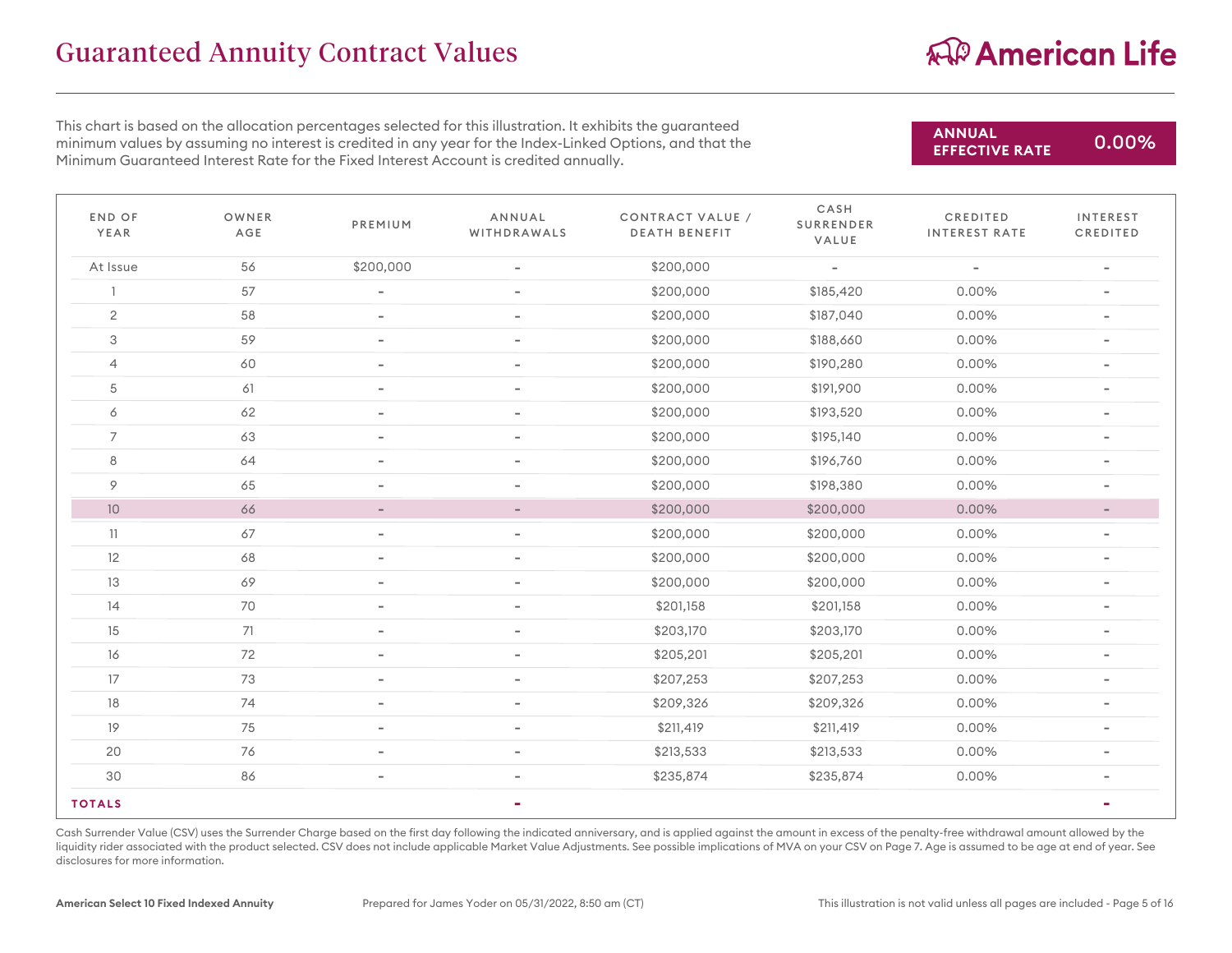# AP American Life

This chart is based on the allocation percentages selected for this illustration. Illustrated values are based on historical index performance and the current rates shown on Page 4. These rates are current as of the date of this illustration and are subject to change at any time by American Life. The values shown are not guaranteed; actual results may be higher or lower. The performance shown is based on the selected allocation's most recent 10 calendar year history repeating every 10 years. See Page 5 for guaranteed values.

**ANNUAL EFFECTIVE RATE** 8.15%

| END OF<br>YEAR | OWNER<br>AGE | PREMIUM                  | ANNUAL<br>WITHDRAWALS    | CONTRACT VALUE /<br><b>DEATH BENEFIT</b> | CASH<br>SURRENDER<br>VALUE | CREDITED<br><b>INTEREST RATE</b> | <b>INTEREST</b><br>CREDITED |
|----------------|--------------|--------------------------|--------------------------|------------------------------------------|----------------------------|----------------------------------|-----------------------------|
| At Issue       | 56           | \$200,000                | $\overline{\phantom{a}}$ | \$200,000                                | $\overline{\phantom{a}}$   | $\overline{\phantom{a}}$         | $\overline{\phantom{a}}$    |
|                | 57           | $\qquad \qquad =$        | $\overline{\phantom{a}}$ | \$210,220                                | \$194,895                  | 5.11%                            | \$10,220                    |
| $\overline{2}$ | 58           | $\overline{\phantom{a}}$ | $\overline{\phantom{a}}$ | \$245,443                                | \$229,538                  | 16.76%                           | \$35,223                    |
| 3              | 59           | $\overline{\phantom{a}}$ | $\overline{\phantom{a}}$ | \$265,045                                | \$250,017                  | 7.99%                            | \$19,602                    |
| $\overline{4}$ | 60           | $\overline{\phantom{a}}$ | $\overline{\phantom{a}}$ | \$266,349                                | \$253,405                  | 0.49%                            | \$1,305                     |
| 5              | 61           | $\overline{\phantom{a}}$ | $\overline{\phantom{a}}$ | \$277,721                                | \$266,473                  | 4.27%                            | \$11,372                    |
| 6              | 62           | $\overline{\phantom{a}}$ | $\overline{\phantom{a}}$ | \$327,884                                | \$317,261                  | 18.06%                           | \$50,163                    |
| $\overline{7}$ | 63           | $\overline{\phantom{0}}$ | $\qquad \qquad =$        | \$327,884                                | \$319,916                  | $0.00\%$                         | $\overline{\phantom{a}}$    |
| 8              | 64           | $\overline{\phantom{a}}$ | $\overline{\phantom{a}}$ | \$385,302                                | \$379,060                  | 17.51%                           | \$57,418                    |
| 9              | 65           | $\overline{\phantom{a}}$ | $\overline{\phantom{a}}$ | \$415,079                                | \$411,716                  | 7.73%                            | \$29,777                    |
| $10$           | 66           | $\overline{\phantom{a}}$ | $\overline{\phantom{a}}$ | \$437,984                                | \$437,984                  | 5.52%                            | \$22,905                    |
| 11             | 67           | $\overline{\phantom{0}}$ | $\overline{\phantom{0}}$ | \$460,365                                | \$460,365                  | 5.11%                            | \$22,381                    |
| 12             | 68           | $\overline{\phantom{a}}$ | $\overline{\phantom{a}}$ | \$537,500                                | \$537,500                  | 16.76%                           | \$77,135                    |
| 13             | 69           | $\overline{\phantom{0}}$ | $\overline{\phantom{a}}$ | \$580,426                                | \$580,426                  | 7.99%                            | \$42,926                    |
| 14             | 70           | $\overline{\phantom{a}}$ | $\overline{\phantom{0}}$ | \$583,283                                | \$583,283                  | 0.49%                            | \$2,857                     |
| 15             | 71           | $\overline{\phantom{0}}$ | $\overline{\phantom{a}}$ | \$608,186                                | \$608,186                  | 4.27%                            | \$24,903                    |
| 16             | 72           | $\overline{\phantom{a}}$ | $\overline{\phantom{a}}$ | \$718,039                                | \$718,039                  | 18.06%                           | \$109,853                   |
| 17             | 73           | $\overline{\phantom{a}}$ | $\overline{\phantom{a}}$ | \$718,039                                | \$718,039                  | $0.00\%$                         | $\overline{\phantom{a}}$    |
| 18             | 74           | $\overline{\phantom{a}}$ | $\overline{\phantom{a}}$ | \$843,779                                | \$843,779                  | 17.51%                           | \$125,740                   |
| 19             | 75           | $\overline{\phantom{a}}$ | $\overline{\phantom{a}}$ | \$908,988                                | \$908,988                  | 7.73%                            | \$65,208                    |
| 20             | 76           | $\qquad \qquad =$        | $\overline{\phantom{a}}$ | \$959,148                                | \$959,148                  | 5.52%                            | \$50,160                    |
| 30             | 86           | $\overline{\phantom{a}}$ | $\overline{\phantom{a}}$ | \$2,100,455                              | \$2,100,455                | 5.52%                            | \$109,847                   |
| <b>TOTALS</b>  |              |                          | ۰                        |                                          |                            |                                  | \$1,900,455                 |

Cash Surrender Value (CSV) uses the Surrender Charge based on the first day following the indicated anniversary, and is applied against the amount in excess of the penalty-free withdrawal amount allowed by the liquidity rider associated with the product selected. CSV does not include applicable Market Value Adjustments. See possible implications of MVA on your CSV on Page 7. Age is assumed to be age at end of year. See disclosures for more information.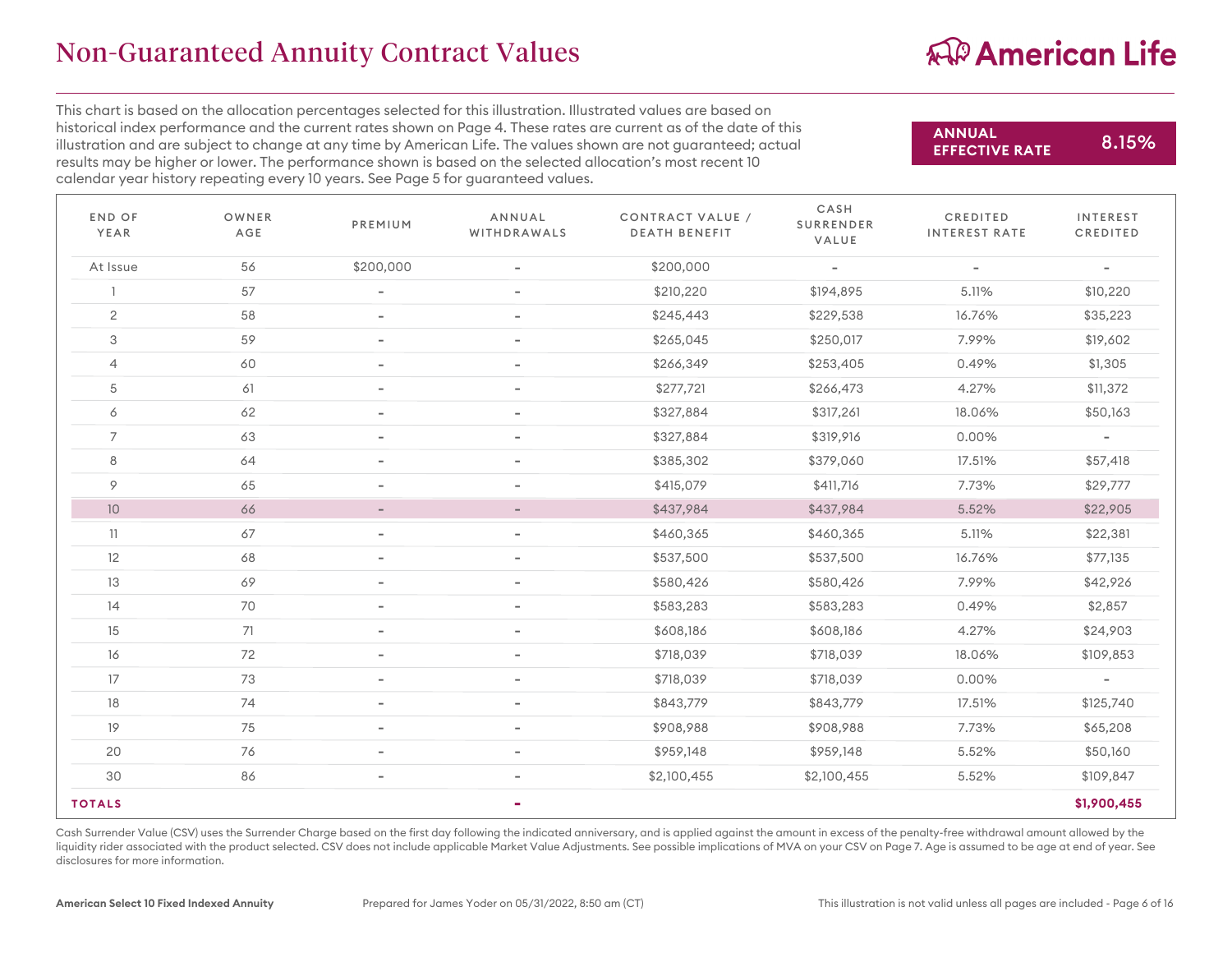This chart illustrates values for the most favorable and least favorable ten year period of historical index returns since 4/11/2003, as well as the most recent 10-year period. This chart assumes no withdrawals are taken in the first 10 Contract Years. The values and annual effective rates shown reflect initial allocations and application of current account rates to historical index returns.

### **Best 10-Year Period**

| END<br>OF<br>YEAR | CREDITED<br>INTEREST<br><b>RATE</b> | CONTRACT<br>VALUE |
|-------------------|-------------------------------------|-------------------|
|                   | 7.67%                               | \$215,330         |
| 2                 | 9.64%                               | \$236,093         |
| 3                 | 4.58%                               | \$246,908         |
| 4                 | 16.62%                              | \$287,940         |
| 5                 | 4.26%                               | \$300,209         |
| 6                 | 5.10%                               | \$315,522         |
| 7                 | 5.05%                               | \$331,448         |
| 8                 | 15.13%                              | \$381,606         |
| 9                 | 7.02%                               | \$408,410         |
| 10                | 16.06%                              | \$473,987         |
|                   |                                     |                   |

**ANNUAL EFFECTIVE RATE** 9.01%

#### **Worst 10-Year Period**

| END<br>OF<br>YEAR | CREDITED<br><b>INTEREST</b><br><b>RATE</b> | CONTRACT<br>VALUE |
|-------------------|--------------------------------------------|-------------------|
| 1                 | 3.06%                                      | \$206,120         |
| 2                 | 2.72%                                      | \$211,735         |
| 3                 | 6.99%                                      | \$226,539         |
| 4                 | 8.95%                                      | \$246,803         |
| 5                 | 3.62%                                      | \$255,730         |
| 6                 | 15.35%                                     | \$294,973         |
| 7                 | 1.57%                                      | \$299,603         |
| 8                 | 16.19%                                     | \$348,101         |
| 9                 | 7.55%                                      | \$374,377         |
| 10                | 1.59%                                      | \$380,313         |
|                   |                                            |                   |

### **ANNUAL EFFECTIVE RATE** 6.64%

### **Most Recent 10-Year Period**

1/1/2012 to 12/31/2021

| END<br>OF<br>YEAR | CREDITED<br>INTEREST<br>RATE | CONTRACT<br>VALUE |
|-------------------|------------------------------|-------------------|
| 1                 | 5.11%                        | \$210,220         |
| $\mathfrak{D}$    | 16.76%                       | \$245,443         |
| 3                 | 7.99%                        | \$265,045         |
| 4                 | 0.49%                        | \$266,349         |
| 5                 | 4.27%                        | \$277,721         |
| 6                 | 18.06%                       | \$327,884         |
| 7                 | $0.00\%$                     | \$327,884         |
| 8                 | 17.51%                       | \$385,302         |
| 9                 | 7.73%                        | \$415,079         |
| 10                | 5.52%                        | \$437,984         |
|                   |                              |                   |

#### **ANNUAL EFFECTIVE RATE** 8.15%





One or more of the indices utilized in this illustration has been in existence for less than twenty calendar years so the ten calendar year periods that define the low and high scenarios are based on a combination of actual live index performance and hypothetical back-tested performance prior to the date the index. See disclosures for more information on these indices.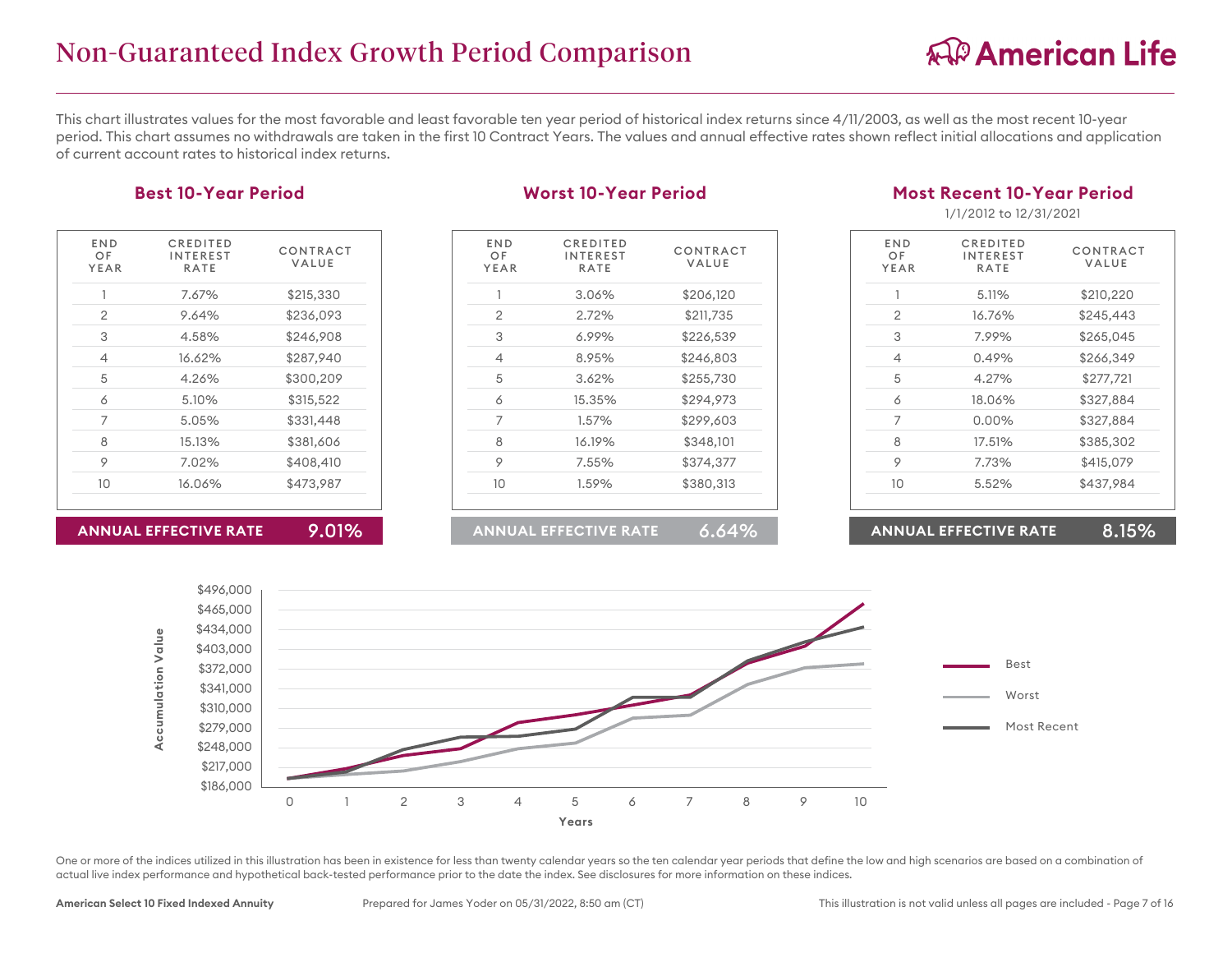When you make a withdrawal in excess of the penalty-free amount during your annuity's withdrawal charge period, the amount you receive may be increased or decreased by a Market Value Adjustment (MVA).

If the market index interest rates are higher than when you purchased your annuity, the MVA is negative. In other words, an additional amount will be deducted from your annuity. Conversely, if market index interest rates are lower than when you purchased an annuity, the MVA is positive. This means that money will be added to your annuity, which reduces the withdrawal charge.

The MVA has no effect on the Death Benefit or the Guaranteed Minimum Value.

We use the yield of the Moody's Baa Seasoned Corporate Bond Yield Index to measure the change in corporate bond yields for purposes of calculating the MVA. We refer to this yield as the MVA Reference Rate.

We limit the full MVA so that your Cash Surrender Value will never be less than the Guaranteed Minimum Cash Surrender Value. Further, any positive MVA will not be greater than the absolute value of the greatest negative MVA that could be applied (inclusive of any Surrender Charges) before reaching the Guaranteed Minimum Cash Surrender Value at the time the MVA is applied.

We will apply the MVA only during the first 10 contract years if you:

- take a full surrender
- begin annuity payments before the 5th contract anniversary,
- begin annuity payments under a non-standard annuity option, or
- take a partial surrender that does not meet the criteria for a free partial surrender or required minimum distribution

The graph below shows the effect of an MVA on the hypothetical Cash Surrender Value with both an increased MVA Reference Rate and a decreased MVA Reference Rate. For illustration purposes the initial MVA Reference Rate is 3%. The values are based on the initial premium and assume no additional premiums, no withdrawals, and no income payments.

Surrender Charges and MVA are never applied to withdrawals from an IRA or qualified contract taken to satisfy the Required Minimum Distribution for that contract.



# **Hypothetical Effect of Market Value Adjustment On Cash Surrender Value**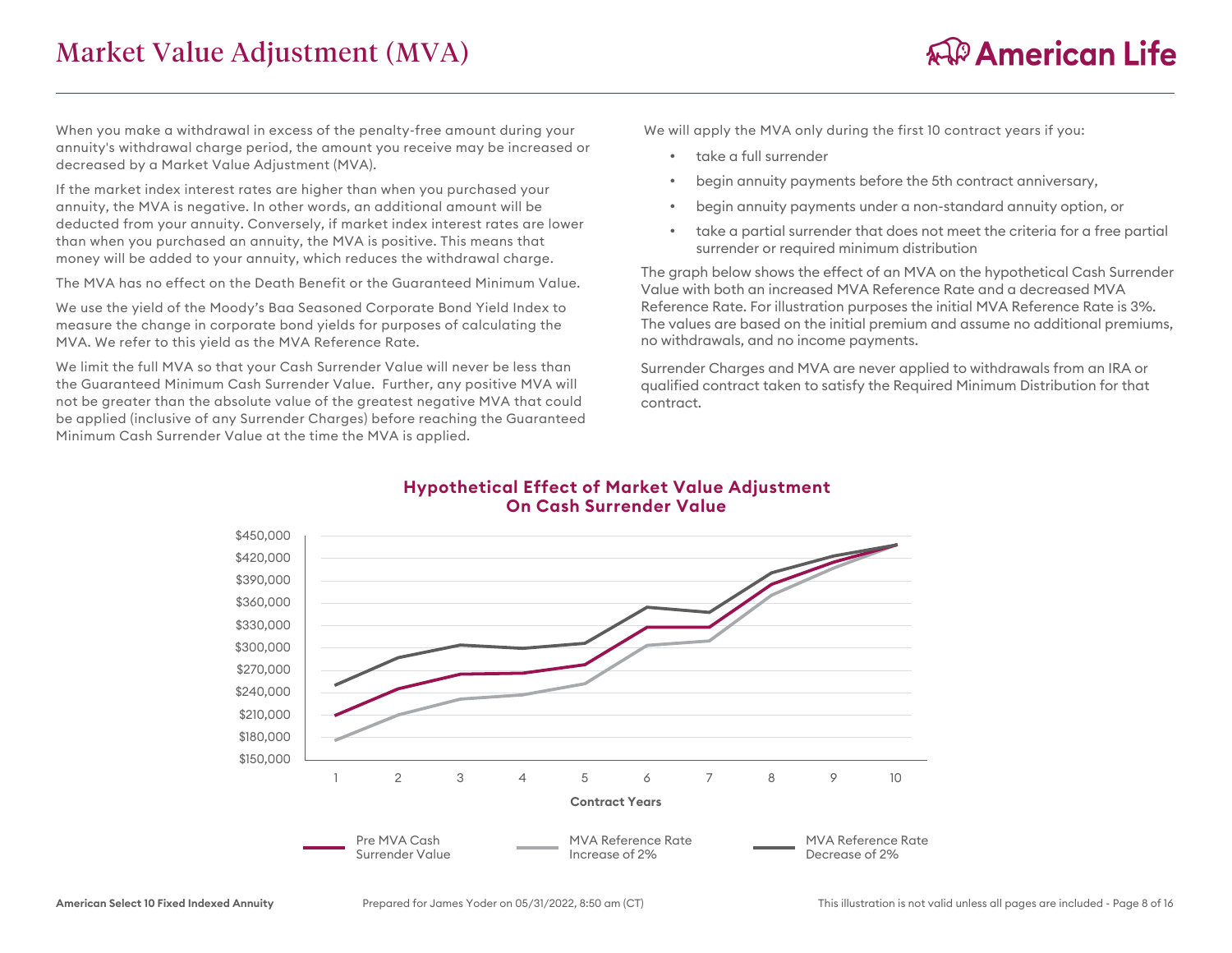#### **2-Year Point-to-Point**

An interest crediting strategy that calculates returns every two years by dividing the Index Value of the end date by the Index Value of the starting date

#### **Age**

The age of the Owner or Joint Owner at the time of the assumed issuance of the hypothetical contract, and the attained age for each year being illustrated. For the purposes of RMD calculation, Age is assumed to be the same at the end of the year as it was at contract issuance or Anniversary of the corresponding year

#### **Anniversary**

The same day and month as the Issue Date for each succeeding year being illustrated.

#### **Annual Cap**

The maximum rate of interest credits that may be applied for a particular account each Contract Year. The Annual Cap, if applicable, for each strategy is declared by the Company at the beginning of each Index Term Period.

#### **Annual Effective Rate**

For the purposes of this illustration, the Annual Effective Rate represents the average yearly interest earned during the entire illustration period, and is based on the allocation among account options, and the returns of each account, as applied against the current caps, spreads, and participation rates of each

#### **Annual Point-to-Point**

An interest crediting strategy that calculates returns every year by dividing the Index Value of the end date by the Index Value of the starting date

#### **Annual Withdrawals**

The amount selected, for the purposes of this Illustration, to be withdrawn from the account and paid to the Owner at the beginning of each designated year. In general, withdrawals reduce Contract Value, Death Benefit, and Cash Surrender Value, and may or may not be subject to a Surrender Charge and MVA, per the terms of the Contract

#### **Cash Surrender Value**

The amount available for full surrender of the contract net any MVA, if applicable. It is the greater of 1) the Minimum Guaranteed Contract Value; and 2) the Contract Value less any applicable Surrender Charge

#### **Contract Value**

Premium plus Premium Bonus, if applicable, plus interest credited, minus withdrawals and any applicable charges

#### **Contract Year**

The twelve-month period starting on each contract Anniversary

#### **Credited Interest Rate**

The percentage of the prior year's Contract Value, less Withdrawals, that is credited to the current valuation of Contract Value. It is based on the selected account allocation, and the returns of each account, as applied against the current caps, spreads, and participation rates of each

#### **Death Benefit**

The benefit payable on the death of either the Owner or Joint Owner, or, in the case the Owner is a non-natural person, the benefit is payable on the death of the Annuitant. The Death Benefit is equal to the Contract Value as of the date of death

#### **Fixed Interest Account**

An account that earns interest daily at a fixed interest rate declared by the Company.

#### **Free Withdrawal**

During your Surrender Charge Period, a free withdrawal is the amount you can withdraw from your contract each Contract Year without incurring a Surrender Charge or MVA, if applicable.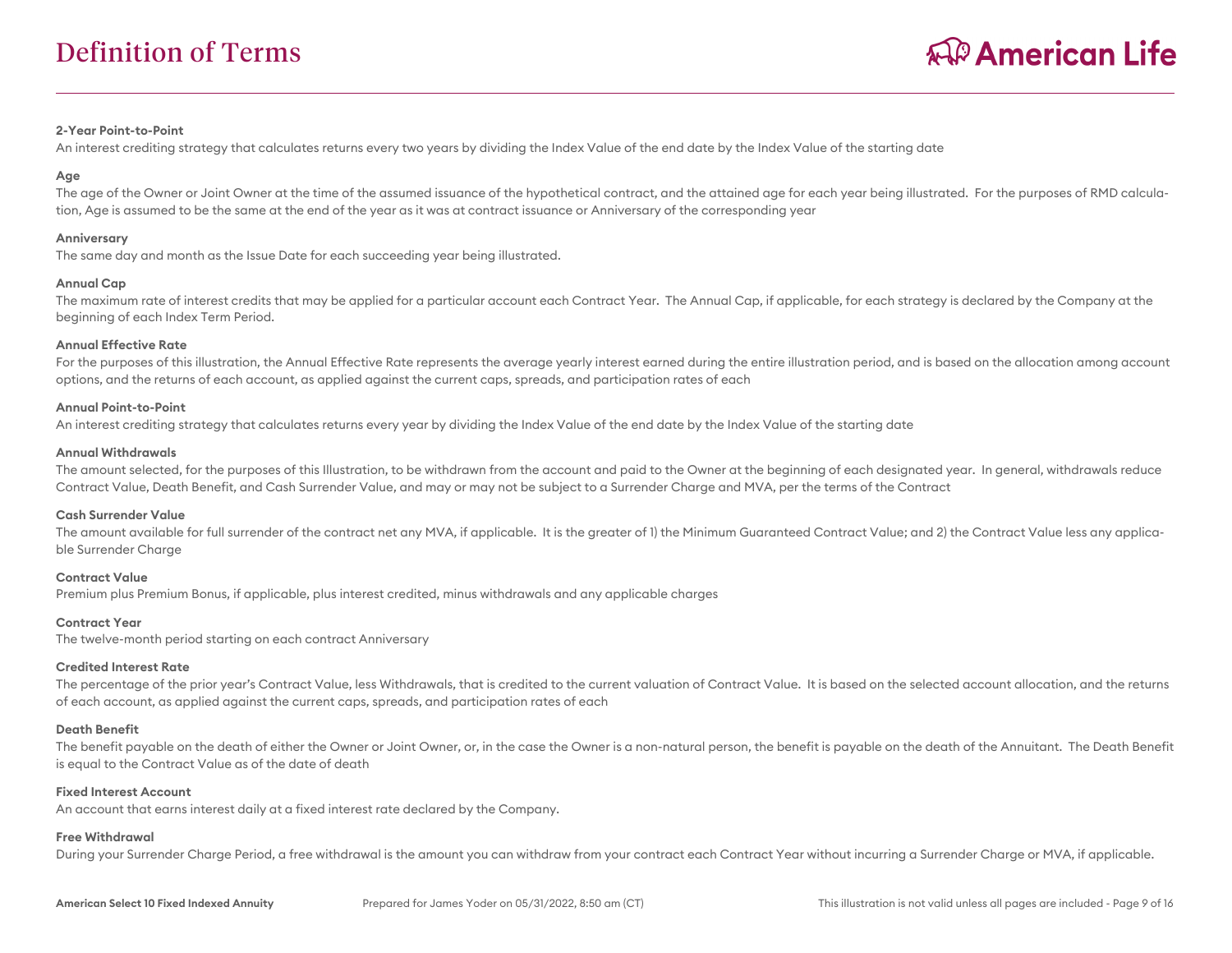#### **Index**

The index selected by the Owner annually among the indices offered by American Life & Security Corp. to determine earnings for a particular account option.

#### **Index Value**

On a business day, the closing value of the index published for that day. On a day other than a business day, the Index Value on the previous business day.

#### **Interest Credited**

The dollar amount credited to the Contract Value in a Contract Year, which includes returns on both the Index-linked accounts and the Fixed Interest Account.

#### **Interest Rate**

The current return for the portion of Premium allocated to the Fixed Interest account.

#### **Issue Date**

The effective date that reflects the Company's current rates as of that day, and from which contract Anniversaries and Contract Years are determined.

#### **Joint Owner**

The person designated as a second person (in addition to the contract Owner) to possess an undivided interest in the contract. If there is a joint owner, references to contract owner and joint owner will apply to both of them, or either of them, unless the context requires otherwise.

#### **Market Value Adjustment (MVA)**

Market Value Adjustments may adjust a withdrawal amount payable, up or down, depending on the interest rate conditions at the time of distribution as compared to interest conditions at the time the contract was issued. MVA is applied during any period when Surrender Charges are applicable. MVA does not apply to any Free Withdrawal amounts, nor does it apply to Required Minimum Distributions.

#### **Participation Rate**

The Participation Rate determines how much of the net increase in the index will be used to calculate interest credits. The Participation Rate is declared by the Company at the beginning of each Index Term Period.

#### **Policy Fee**

An amount deducted annually from the Contract Value for the first 10 years of the contract.

#### **Premium**

The amount paid for the annuity.

#### **Premium Bonus**

An immediate bonus to your upfront initial Premium that vests over 10 years and earns interest.

#### **Surrender Charge**

The amount to be deducted from a withdrawal, after MVA, if applicable, when taking a full or partial withdrawal during the Surrender Charge Period. Surrender Charges do not apply to any Free Withdrawal amounts applicable. There is no Surrender Charge for Required Minimum Distributions.

#### **Surrender Charge Period**

The period of the contract during which Surrender Charges apply to full or partial withdrawals that exceed the Free Withdrawal amount.

#### **Year 10 Interest Bonus**

An additional amount added to your Contract Value as interest at your 10th anniversary, if no voluntary withdrawals were made up to that point.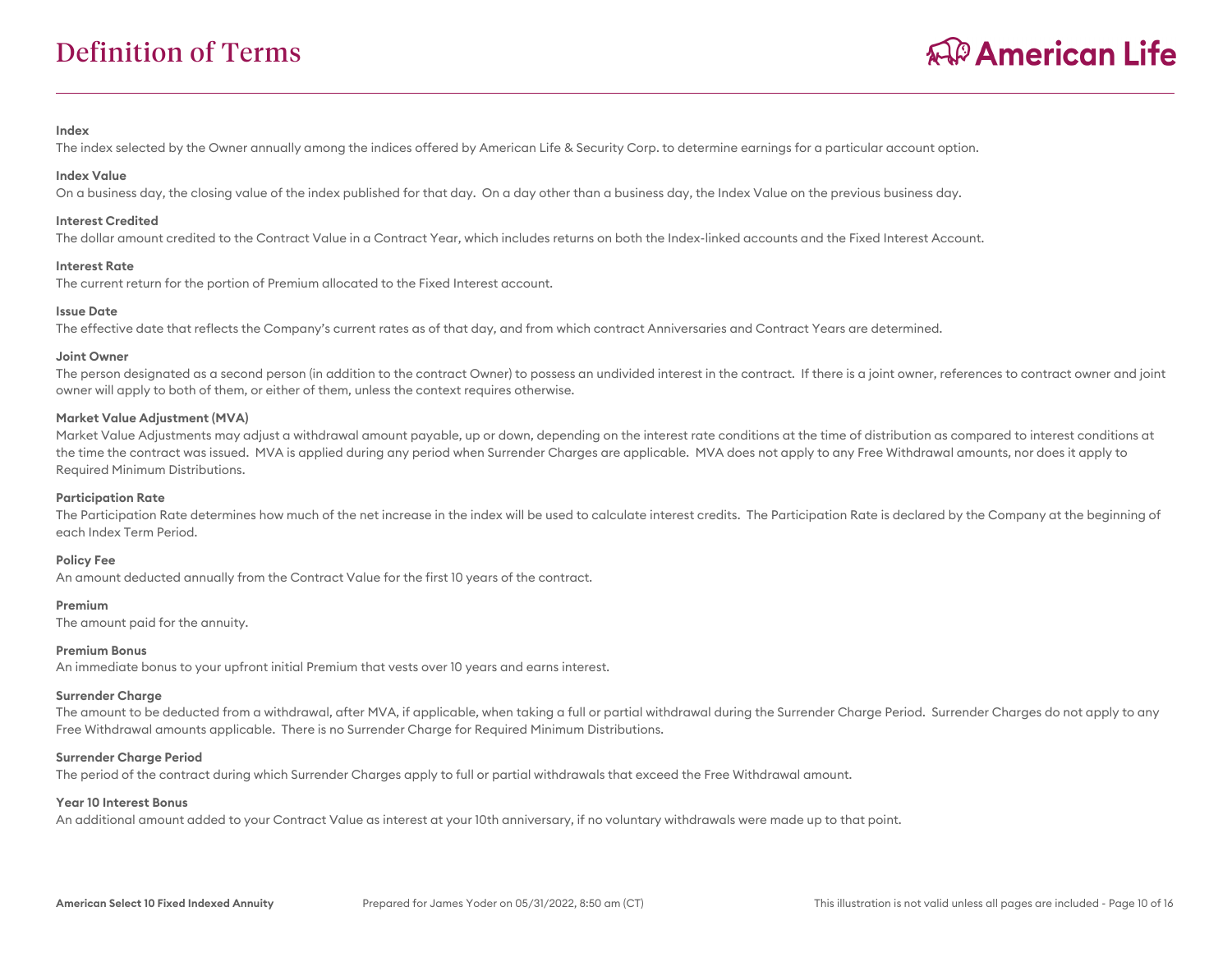# **Disclosures**

#### **Illustration Only**

This is an illustration only and designed to help you better understand how this annuity could potentially perform under the selected market conditions. The illustration is not intended to indicate actual performance or predict future results. The hypothetical, non-guaranteed values shown are calculated based on the historical performance of the applicable index(es) as indicated. This illustration assumes current strategy option crediting factors and other non-guaranteed rates as of the assumed issue date, and these rates are subject to change. It is likely that these index(es) will, in fact, not repeat historical performance and that non-guaranteed elements will change over time. This means that actual non-guaranteed values may be higher or lower than those shown in this illustration.

#### **Not a Stock Market Investment and Not FDIC Insured**

Fixed index annuities are not stock market investments, nor are they insured by the FDIC. Neither a market index nor any market-indexed annuity is comparable to a direct investment in the equity markets. Indexed annuities do not directly participate in any stock or equity investments. When you purchase the American Select Fixed Index Annuity, you are not directly investing in a stock market index. Furthermore, guarantees provided by annuities are subject to the financial strength of the issuing insurance company, American Life & Security Corp., and are not guaranteed by any bank or the FDIC. The American Select Fixed Index Annuity is subject to the terms, conditions, and limitations of the American Select Fixed Index Annuity contract and issued riders.

#### **Basic Tax Information**

Under current tax law, annuities provide the benefit of tax deferred accumulation. This means that as the Contract Value of your Contract grows, you do not have to pay income tax on the interest credited to the contract until it is withdrawn or paid out as a Death Benefit.

It is important that you recognize that the effect of income taxes, or any applicable tax penalties, is not reflected in the values shown in this illustration. Any applicable taxes or penalties would reduce the net amount that you actually receive.

When you surrender your Contract or take a Withdrawal from your Contract you may be subject to federal and state income taxes on some or all of the amounts received. Generally, the tax treatment of your annuity contract will depend on a variety of factors, including whether your contract is comprised of non-qualified or qualified funds. A Death Benefit paid under the Contract is generally subject to income taxes in the same way that a withdrawal or surrender would be subject to income taxes during your life.

Please consult your tax advisor regarding the applicability of these rules to your specific situation. The information discussed in this and the next section is general in nature and should not be construed in any way as tax advice. Neither American Life & Security Corp. nor its agents or employees are authorized to provide tax advice.

#### **Non-Qualified vs. Qualified Contracts**

#### *Non-Qualified*

For non-qualified contracts, withdrawals are generally subject to ordinary income tax to the extent of gain in the contract at the time of the withdrawal. This means that to the extent that interest has been credited to your Contract, and not previously withdrawn, that portion of any distribution from your Contract will be subject to ordinary income tax. In addition, if you have not attained the age of 59½ at the time of the withdrawal, a 10% tax penalty is applied to the taxable portion of that withdrawal.

However, if you convert your annuity contract to a stream of payments, each payment generally will receive exclusion ratio tax treatment – meaning that a portion of each payment will be taxed to the extent it represents gain in the Contract, and a portion will be treated as a non-taxable recovery of your cost basis (generally the Premium paid) in the Contract.

#### *Qualified*

A qualified contract means that you are purchasing the annuity within a retirement account or plan, such as a traditional IRA or an employer sponsored retirement plan. Generally, the funds in this type of contract have been established with pretax dollars which have not been subjected to income taxes, although there may be a combination of pre-tax and after-tax dollars in such accounts.

To the extent that the funds for a qualified contract have been made with pre-tax dollars, the entire amount of any withdrawal or death benefit will be subject to income taxes. In addition, if you have not attained the age of 59½ at the time of the withdrawal, a 10% tax penalty is applied to the taxable portion of that withdrawal.

If you have a qualified contract, such as an IRA, the illustration may reflect Required Minimum Distributions (RMDs). Such distributions generally must commence based on current IRS rules.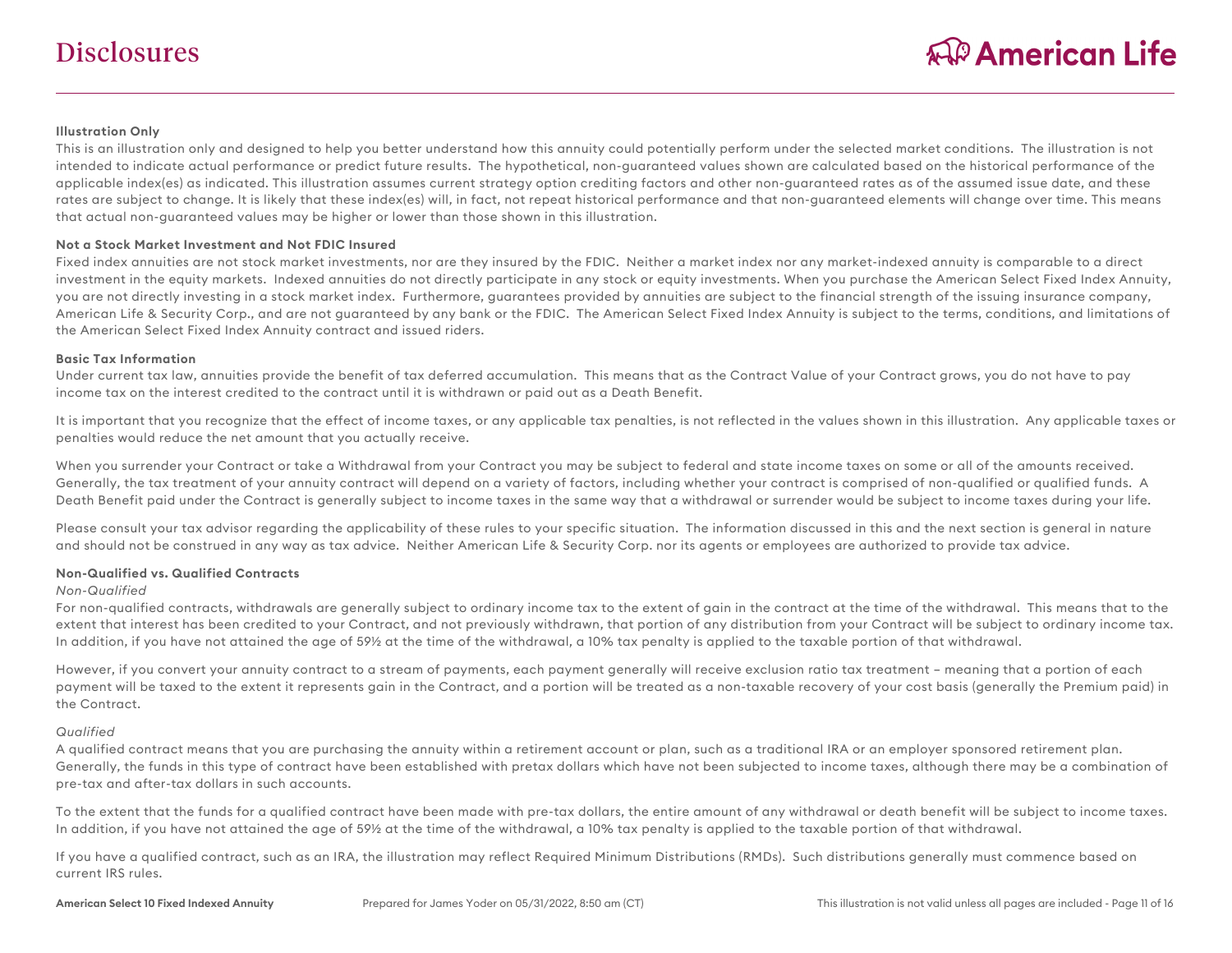# **Disclosures**

The calculation for any RMD amount indicated on this hypothetical illustration is based on the previous year's ending Contract Value. Therefore, keep in mind that the RMD amount shown is a projected amount that could be higher or lower. If the actual RMD amount that you must withdraw is higher than the amount illustrated, the remaining Contract Value and Death Benefit amounts will be correspondingly lower.

Purchasing an annuity within a retirement plan that provides tax deferral under the Internal Revenue Code results in no additional tax benefit. If you are purchasing an annuity to fund an IRA or Qualified plan, your purchase should be based on the annuity's features other than tax deferral.

American Life is not authorized nor does it solicit business in all states. The contractual obligations are backed by the claims-paying ability of American Life & Security Corp.

Product and features are subject to state availability. Limitations and exclusions may apply.

This is an annuity proposal and not a contract. Actual results may vary from the values shown in this proposal. The terms of the policy constitute the actual agreement of coverage.

All Annual Effective Rates presented herein apply to funds not withdrawn. Funds that are withdrawn early will no longer compound at the Annual Effective Rates illustrated.

Assumes future rates are equal to the current rates.

Non-Guaranteed Values: Non-guaranteed benefits and values are not guaranteed in the event of an early surrender. The assumptions on which they are based are subject to change by the Company.

The information presented is NOT intended as legal or tax advice. For such advice, the taxpayer should consult his or her attorney or tax advisor.

Surrender Charges: During the surrender charge period, there will be a charge in the event that the policy is partially or fully surrendered, which is applied against the amount being withdrawn that exceeds the Free Withdrawal amount for the current Policy Year. The surrender charges assessed depend upon when the surrender occurs after contract initiation:

Year 1: 9%; Year 2: 8.1%; Year 3: 7.2%; Year 4: 6.3%; Year 5: 5.4%; Year 6: 4.5%; Year 7: 3.6%; Year 8: 2.7%; Year 9: 1.8%; Year 10: 0.9%

In addition to the surrender charges, a Market Value Adjustment (MVA) will be assessed that could increase or decrease the proceeds in the event of a surrender.

Enhanced Interest Credit (EIC) – American Select Bonus and American Select Bonus Plus only

 • The Enhanced Interest Credit is added to the Contract Value at issuance. The EIC vests based upon the Anniversary Year: Years 1-10: 10% per year

• Unvested EIC value is allocated among funds using the same allocation percentages as the initial Premium, vested EIC, and Interest previously earned.

For this illustration, Policy Fee is assessed against Contract Value on the last day of the period, after interest has been credited. In the event of a surrender or death, a pro-rated Policy Fee will be assessed.

Year 10 Interest Bonus is applied against the Contract Value on the 10th anniversary, if no voluntary withdrawals were made previously.

Income and Early Withdrawal Taxes are not calculated. Account Values and Interest are calculated as of the last day of the period reported. Surrender Charges and Withdrawals are valued as of the first day of the following period.

American Life does not control the reference Indices. The index provider reserves all rights and retains the authority to determine as to the manner in which the Index is calculated and constructed, including but not limited to, having the right to change the composition of the constituents making up the Index, changing the methodology by which the Index is computed, and terminating the Index.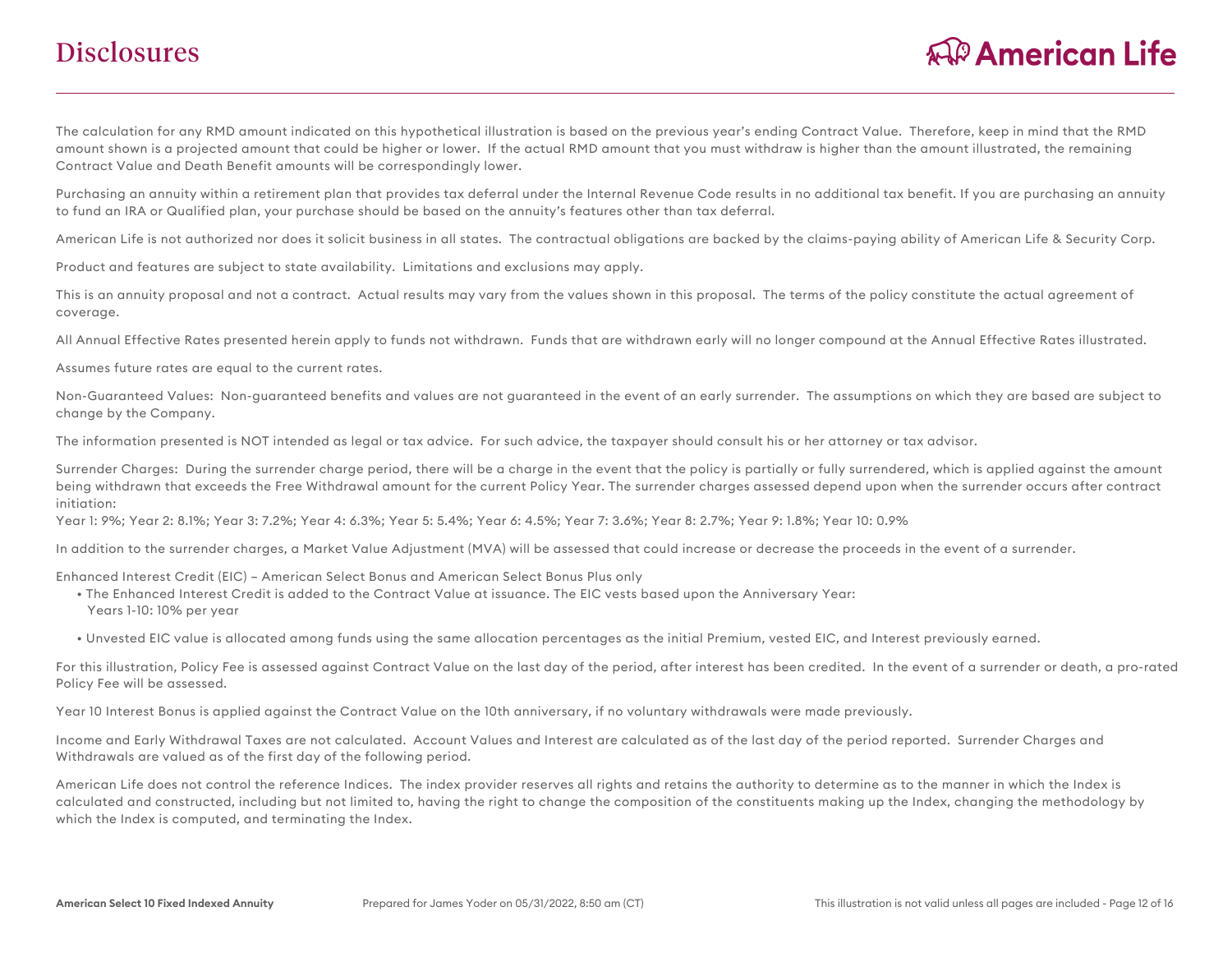#### **Janus SG Guidance Index: Value Lock**

The Janus SG Guidance Index: Value Lock (the "Index") is the exclusive property of Société Générale (Société Générale, together with its affiliates, "SG"). SG has contracted with Solactive AG ("Solactive") to maintain and calculate the Index. "Société Générale", "SG", SG Americas Securities, LLC", "SGAS", and "Janus SG Guidance Index: Value Lock" (collectively, the "SG Marks") are trademarks or service marks of SG or have been licensed for use by SG from Janus Henderson Indices LLC and its affiliates ("Janus Henderson"). SG has licensed use of the SG Marks to American Life & Security Corp. ("American Life") and sub-licensed the use of certain Janus Henderson marks (the "Janus Henderson Marks") for use in a fixed indexed annuity offered by American Life (the "Fixed Indexed Annuity"). SG's sole contractual relationship with American Life is to license the Index and the SG Marks and sub-license the Janus Henderson Marks to American Life. None of SG, Solactive, Janus Henderson or other third party licensor (collectively, the "Index Parties") to SG is acting, or has been authorized to act, as an agent of American Life or has in any way sponsored, promoted, solicited, negotiated, endorsed, offered, sold, issued, supported, structured or priced any Fixed Indexed Annuity or provided investment advice to American Life.

No Index Party has passed on the legality or suitability of, or the accuracy or adequacy of the descriptions and disclosures relating to, the Fixed Indexed Annuity, including those disclosures with respect to the Index. The Index Parties make no representation whatsoever, whether express or implied, as to the advisability of purchasing, selling or holding any product linked to the Index, including the Fixed Indexed Annuity, or the ability of the Index to meet its stated objectives, including meeting its target volatility. The Index Parties have no obligation to, and will not, take the needs of American Life or any annuitant into consideration in determining, composing or calculating the Index. The selection of the Index as a crediting option under a Fixed Indexed Annuity does not obligate American Life or SG to invest annuity payments in the components of the Index.

THE INDEX PARTIES MAKE NO REPRESENTATION OR WARRANTY WHATSOEVER, WHETHER EXPRESS OR IMPLIED, AND HEREBY EXPRESSLY DISCLAIM ALL WARRANTIES (INCLUDING, WITHOUT LIMITATION, THOSE OF MERCHANTABILITY OR FITNESS FOR A PARTICULAR PURPOSE OR USE), WITH RESPECT TO THE INDEX OR ANY DATA INCLUDED THEREIN OR RELATING THERETO, AND IN PARTICULAR DISCLAIM ANY GUARANTEE OR WARRANTY EITHER AS TO THE QUALITY, ACCURACY, TIMELINESS AND/OR COMPLETENESS OF THE INDEX OR ANY DATA INCLUDED THEREIN, THE RESULTS OBTAINED FROM THE USE OF THE INDEX AND/OR THE CALCULATION OR COMPOSITION OF THE INDEX, OR CALCULATIONS MADE WITH RESPECT TO ANY FIXED INDEXED ANNUITY AT ANY PARTICULAR TIME ON ANY PARTICULAR DATE OR OTHERWISE. THE INDEX PARTIES SHALL NOT BE LIABLE (WHETHER IN NEGLIGENCE OR OTHERWISE) TO ANY PERSON FOR ANY ERROR OR OMISSION IN THE INDEX OR IN THE CALCULATION OF THE INDEX, AND THE INDEX PARTIES ARE UNDER NO OBLIGATION TO ADVISE ANY PERSON OF ANY ERROR THEREIN, OR FOR ANY INTERRUPTION IN THE CALCULATION OF THE INDEX. NO INDEX PARTY SHALL HAVE ANY LIABILITY TO ANY PARTY FOR ANY ACT OR FAILURE TO ACT BY THE INDEX PARTIES IN CONNECTION WITH THE DETERMINATION, ADJUSTMENT OR MAINTENANCE OF THE INDEX. WITHOUT LIMITING THE FOREGOING, IN NO EVENT SHALL AN INDEX PARTY HAVE ANY LIABILITY FOR ANY DIRECT DAMAGES, LOST PROFITS OR SPECIAL, INCIDENTAL, PUNITIVE, INDIRECT OR CONSEQUENTIAL DAMAGES, EVEN IF NOTIFIED OF THE POSSIBILITY OF SUCH DAMAGES.

No Index Party is a fiduciary or agent of any purchaser, seller or holder of a Fixed Indexed Annuity. None of SG, Solactive, Janus Henderson, or any third party licensor shall have any liability with respect to the Fixed Indexed Annuity in which an interest crediting option is based on the Index, nor for any loss relating to the Fixed Indexed Annuity, whether arising directly or indirectly from the use of the Index, its methodology, any SG Mark, Janus Henderson Mark or otherwise. Obligations to make payments under the Fixed Index Annuities are solely the obligation of American Life.

In calculating the performance of the Index, SG deducts a maintenance fee of 0.50% per annum, calculated on a daily basis. Because the Index can experience potential leverage up to 200%, these fees may be as high as 1.00% per year. This fee will reduce the potential positive change in the Index and increase the potential negative change in the Index. While the volatility control mechanism applied by SG may result in less fluctuation in rates of return as compared to indices without volatility controls, it may also reduce the overall rate of return as compared to products not subject to volatility controls.

#### **S&P 500** ®

The S&P 500<sup>®</sup> (the "Index") is a product of S&P Dow Jones Indices LLC or its affiliates ("SPDJI"), and has been licensed for use by American Life & Security Corp. (American Life). Standard & Poor's® and S&P 500® are registered trademarks of Standard & Poor's Financial Services LLC ("S&P"); Dow Jones® is a registered trademark of Dow Jones Trademark Holdings LLC ("Dow Jones"); and these trademarks have been licensed for use by SPDJI and sublicensed for certain purposes by American Life. It is not possible to invest directly in an index. American Life's product(s) are not sponsored, endorsed, sold or promoted by SPDJI, Dow Jones, S&P, any of their respective affiliates (collectively, "S&P Dow Jones Indices"). S&P Dow Jones Indices makes no representation or warranty, express or implied, to the owners of the American Life's product(s) or any member of the public regarding the advisability of investing in securities generally or in American Life's product(s) particularly or the ability of the Index to track general market performance. Past performance of an index is not an indication or guarantee of future results. S&P Dow Jones Indices' only relationship to American Life with respect to the Index is the licensing of the Index and certain trademarks, service marks and/or trade names of S&P Dow Jones Indices and/or its licensors. The Index is determined,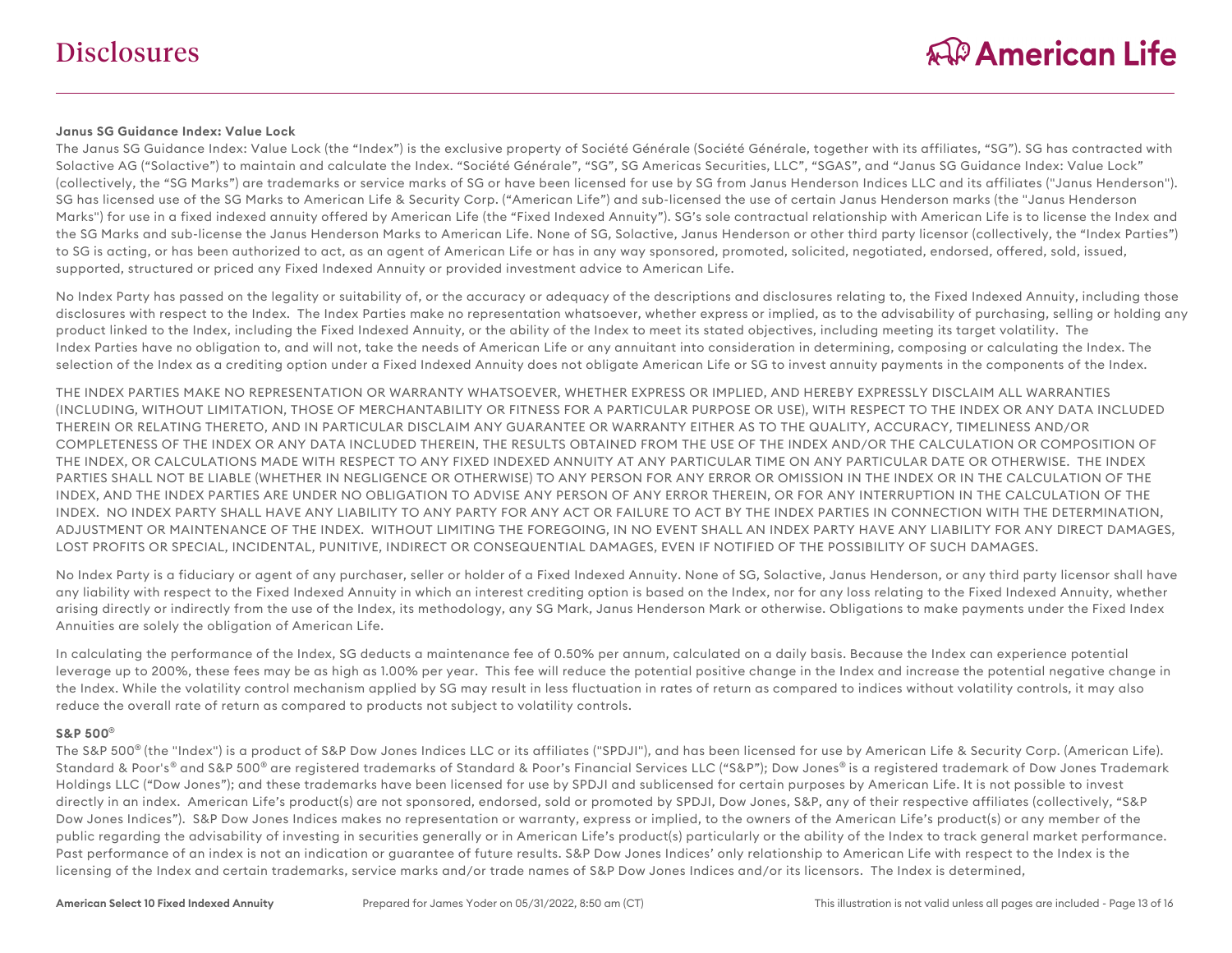composed and calculated by S&P Dow Jones Indices without regard to American Life or American Life's product(s). S&P Dow Jones Indices have no obligation to take the needs of American Life or the owners of American Life's product(s) into consideration in determining, composing or calculating the Index. S&P Dow Jones Indices are not responsible for and have not participated in the determination of the prices, and amount of American Life's product(s) or the timing of the issuance or sale of American Life's product(s) or in the determination or calculation of the equation by which American Life's product(s) are to be converted into cash, surrendered or redeemed, as the case may be. S&P Dow Jones Indices have no obligation or liability in connection with the administration, marketing or trading of American Life's product(s). There is no assurance that investment products based on the Index will accurately track index performance or provide positive investment returns. S&P Dow Jones Indices LLC is not an investment or tax advisor. A tax advisor should be consulted to evaluate the impact of any tax-exempt securities on portfolios and the tax consequences of making any particular investment decision. Inclusion of a security within an index is not a recommendation by S&P Dow Jones Indices to buy, sell, or hold such security, nor is it considered to be investment advice.

S&P DOW JONES INDICES DOES NOT GUARANTEE THE ADEQUACY, ACCURACY, TIMELINESS AND/OR THE COMPLETENESS OF THE INDEX OR ANY DATA RELATED THERETO OR ANY COMMUNICATION, INCLUDING BUT NOT LIMITED TO, ORAL OR WRITTEN COMMUNICATION (INCLUDING ELECTRONIC COMMUNICATIONS) WITH RESPECT THERETO. S&P DOW JONES INDICES SHALL NOT BE SUBJECT TO ANY DAMAGES OR LIABILITY FOR ANY ERRORS, OMISSIONS, OR DELAYS THEREIN. S&P DOW JONES INDICES MAKES NO EXPRESS OR IMPLIED WARRANTIES, AND EXPRESSLY DISCLAIMS ALL WARRANTIES, OF MERCHANTABILITY OR FITNESS FOR A PARTICULAR PURPOSE OR USE OR AS TO RESULTS TO BE OBTAINED BY AMERICAN LIFE, OWNERS OF AMERICAN LIFE'S PRODUCT(S), OR ANY OTHER PERSON OR ENTITY FROM THE USE OF THE INDEX OR WITH RESPECT TO ANY DATA RELATED THERETO. WITHOUT LIMITING ANY OF THE FOREGOING, IN NO EVENT WHATSOEVER SHALL S&P DOW JONES INDICES BE LIABLE FOR ANY INDIRECT, SPECIAL, INCIDENTAL, PUNITIVE, OR CONSEQUENTIAL DAMAGES INCLUDING BUT NOT LIMITED TO, LOSS OF PROFITS, TRADING LOSSES, LOST TIME OR GOODWILL, EVEN IF THEY HAVE BEEN ADVISED OF THE POSSIBLITY OF SUCH DAMAGES, WHETHER IN CONTRACT, TORT, STRICT LIABILITY, OR OTHERWISE. THERE ARE NO THIRD PARTY BENEFICIARIES OF ANY AGREEMENTS OR ARRANGEMENTS BETWEEN S&P DOW JONES INDICES AND AMERICAN LIFE, OTHER THAN THE LICENSORS OF S&P DOW JONES INDICES.

#### **S&P MARC 5% (Multi-Asset Risk Control) Index**

The S&P MARC 5% (Multi-Asset Risk Control) Index ER (the "Index") is a product of S&P Dow Jones Indices LLC or its affiliates ("SPDJI"), and has been licensed for use by American Life & Security Corp. (American Life). Standard & Poor's® and S&P® are registered trademarks of Standard & Poor's Financial Services LLC ("S&P"); Dow Jones® is a registered trademark of Dow Jones Trademark Holdings LLC ("Dow Jones"); and these trademarks have been licensed for use by SPDJI and sublicensed for certain purposes by American Life. It is not possible to invest directly in an index. American Life's product(s) are not sponsored, endorsed, sold or promoted by SPDJI, Dow Jones, S&P, any of their respective affiliates (collectively, "S&P Dow Jones Indices"). S&P Dow Jones Indices makes no representation or warranty, express or implied, to the owners of the American Life's product(s) or any member of the public regarding the advisability of investing in securities generally or in American Life's product(s) particularly or the ability of the Index to track general market performance. Past performance of an index is not an indication or guarantee of future results. S&P Dow Jones Indices' only relationship to American Life with respect to the Index is the licensing of the Index and certain trademarks, service marks and/or trade names of S&P Dow Jones Indices and/or its licensors. The Index is determined, composed and calculated by S&P Dow Jones Indices without regard to American Life or American Life's product(s). S&P Dow Jones Indices have no obligation to take the needs of American Life or the owners of American Life's product(s) into consideration in determining, composing or calculating the Index. S&P Dow Jones Indices are not responsible for and have not participated in the determination of the prices, and amount of American Life's product(s) or the timing of the issuance or sale of American Life's product(s) or in the determination or calculation of the equation by which American Life's product(s) are to be converted into cash, surrendered or redeemed, as the case may be. S&P Dow Jones Indices have no obligation or liability in connection with the administration, marketing or trading of American Life's product(s). There is no assurance that investment products based on the Index will accurately track index performance or provide positive investment returns. S&P Dow Jones Indices LLC is not an investment or tax advisor. A tax advisor should be consulted to evaluate the impact of any tax-exempt securities on portfolios and the tax consequences of making any particular investment decision. Inclusion of a security within an index is not a recommendation by S&P Dow Jones Indices to buy, sell, or hold such security, nor is it considered to be investment advice.

S&P DOW JONES INDICES DOES NOT GUARANTEE THE ADEQUACY, ACCURACY, TIMELINESS AND/OR THE COMPLETENESS OF THE INDEX OR ANY DATA RELATED THERETO OR ANY COMMUNICATION, INCLUDING BUT NOT LIMITED TO, ORAL OR WRITTEN COMMUNICATION (INCLUDING ELECTRONIC COMMUNICATIONS) WITH RESPECT THERETO. S&P DOW JONES INDICES SHALL NOT BE SUBJECT TO ANY DAMAGES OR LIABILITY FOR ANY ERRORS, OMISSIONS, OR DELAYS THEREIN. S&P DOW JONES INDICES MAKES NO EXPRESS OR IMPLIED WARRANTIES, AND EXPRESSLY DISCLAIMS ALL WARRANTIES, OF MERCHANTABILITY OR FITNESS FOR A PARTICULAR PURPOSE OR USE OR AS TO RESULTS TO BE OBTAINED BY AMERICAN LIFE, OWNERS OF AMERICAN LIFE'S PRODUCT(S), OR ANY OTHER PERSON OR ENTITY FROM THE USE OF THE INDEX OR WITH RESPECT TO ANY DATA RELATED THERETO. WITHOUT LIMITING ANY OF THE FOREGOING, IN NO EVENT WHATSOEVER SHALL S&P DOW JONES INDICES BE LIABLE FOR ANY INDIRECT, SPECIAL, INCIDENTAL, PUNITIVE, OR CONSEQUENTIAL DAMAGES INCLUDING BUT NOT LIMITED TO, LOSS OF PROFITS, TRADING LOSSES, LOST TIME OR GOODWILL, EVEN IF THEY HAVE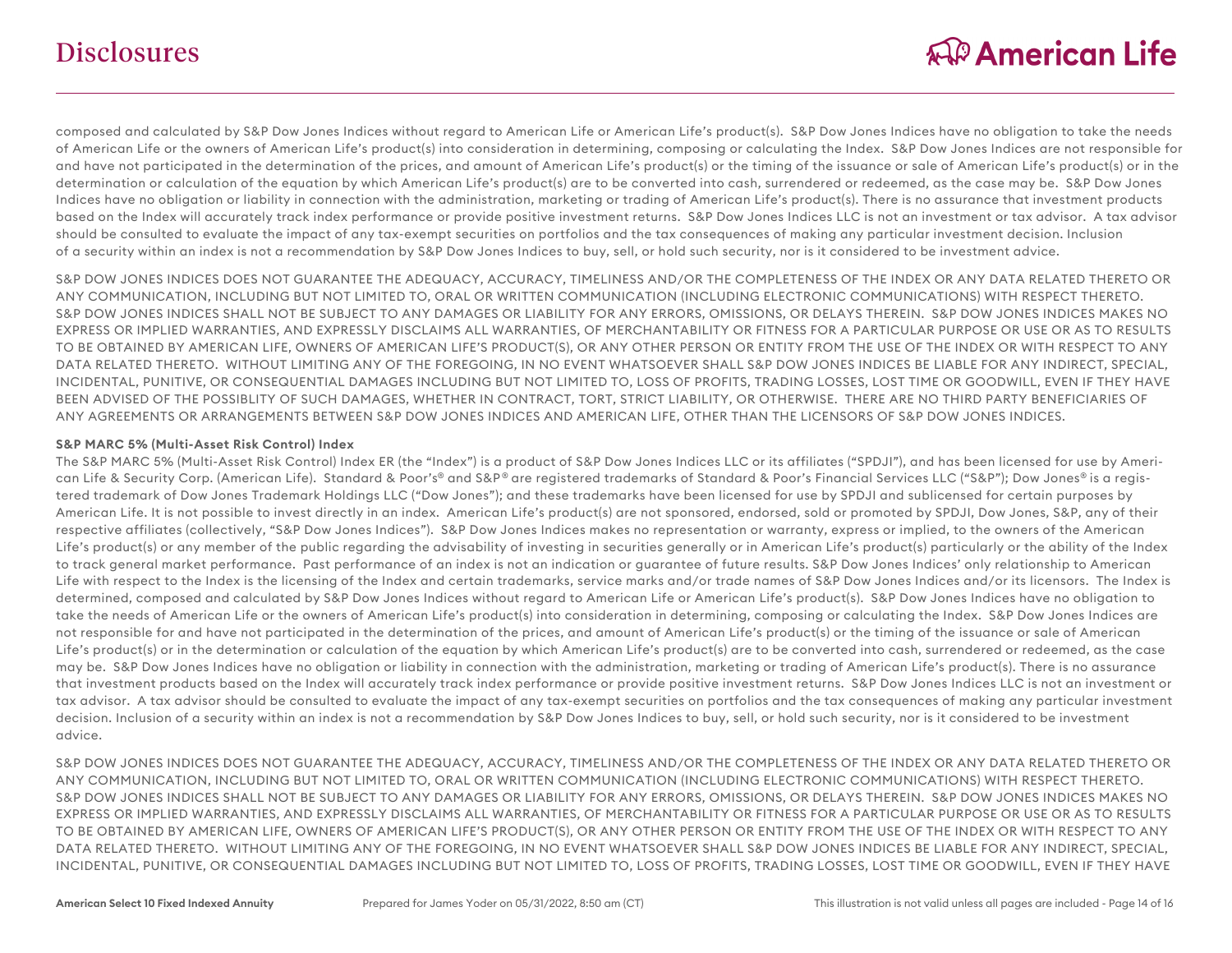BEEN ADVISED OF THE POSSIBLITY OF SUCH DAMAGES, WHETHER IN CONTRACT, TORT, STRICT LIABILITY, OR OTHERWISE. THERE ARE NO THIRD PARTY BENEFICIARIES OF ANY AGREEMENTS OR ARRANGEMENTS BETWEEN S&P DOW JONES INDICES AND AMERICAN LIFE, OTHER THAN THE LICENSORS OF S&P DOW JONES INDICES.

#### **S&P 500** ® **ESG Index**

The S&P 500<sup>®</sup> ESG Index (the "Index") is a product of S&P Dow Jones Indices LLC or its affiliates ("SPDJI") and has been licensed for use by American Life and Securities Corp. ("American Life"). Standard & Poor's® and S&P® are registered trademarks of Standard & Poor's Financial Services LLC ("S&P"); Dow Jones® is a registered trademark of Dow Jones Trademark Holdings LLC ("Dow Jones"); and these trademarks have been licensed for use by SPDJI and sublicensed for certain purposes by American Life. It is not possible to invest directly in an index. American Life's product(s) are not sponsored, endorsed, sold or promoted by SPDJI, Dow Jones, S&P, any of their respective affiliates (collectively, "S&P Dow Jones Indices"). S&P Dow Jones Indices makes no representation or warranty, express or implied, to the owners of the American Life's product(s) or any member of the public regarding the advisability of investing in securities generally or in American Life's product(s) particularly or the ability of the S&P 500<sup>®</sup> ESG to track general market performance. Past performance of an index is not an indication or guarantee of future results. S&P Dow Jones Indices' only relationship to American Life with respect to the Index is the licensing of the Index and certain trademarks, service marks and/or trade names of S&P Dow Jones Indices and/or its licensors. The Index is determined, composed, and calculated by S&P Dow Jones Indices without regard to American Life or American Life's product(s). S&P Dow Jones Indices have no obligation to take the needs of American Life or the owners American Life's product(s) into consideration in determining, composing, or calculating the Index. S&P Dow Jones Indices are responsible for and have not participated in the determination of the prices, and amount of American Life's product(s) or the timing of the issuance or sale of American Life's product(s) or in the determination or calculation of the equation by which American Life's product(s) is to be converted into cash, surrendered, or redeemed, as the case may be. S&P Dow Jones Indices have no obligation or liability in connection with the administration, marketing, or trading of American Life's product(s). There is no assurance that investment products based on the Index will accurately track index performance or provide positive investment returns. S&P Dow Jones Indices LLC is not an investment or tax advisor. A tax advisor should be consulted to evaluate the impact of any tax-exempt securities on portfolios and the tax consequences of making any particular investment decision. Inclusion of a security within an index is not a recommendation by S&P Dow Jones Indices to buy, sell, or hold such security, nor is it considered to be investment advice.

NEITHER S&P DOW JONES INDICES NOR THIRD PARTY LICENSOR GUARANTEES THE ADEQUACY, ACCURACY, TIMELINESS AND/OR THE COMPLETENESS OF THE INDEX OR ANY DATA RELATED THERETO OR ANY COMMUNICATION, INCLUDING BUT NOT LIMITED TO, ORAL OR WRITTEN COMMUNICATION (INCLUDING ELECTRONIC COMMUNICATIONS) WITH RESPECT THERETO. S&P DOW JONES INDICES SHALL NOT BE SUBJECT TO ANY DAMAGES OR LIABILITY FOR ANY ERRORS, OMISSIONS, OR DELAYS THEREIN. S&P DOW JONES INDICES MAKES NO EXPRESS OR IMPLIED WARRANTIES, AND EXPRESSLY DISCLAIMS ALL WARRANTIES, OF MERCHANTABILITY OR FITNESS FOR A PARTICULAR PURPOSE OR USE OR AS TO RESULTS TO BE OBTAINED BY AMERICAN LIFE, OWNERS OF AMERICAN LIFE'S PRODUCT(S) OR ANY OTHER PERSON OR ENTITY FROM THE USE OF THE INDEX OR WITH RESPECT TO ANY DATA RELATED THERETO. WITHOUT LIMITING ANY OF THE FOREGOING, IN NO EVENT WHATSOEVER SHALL S&P DOW JONES INDICES BE LIABLE FOR ANY INDIRECT, SPECIAL, INCIDENTAL, PUNITIVE, OR CONSEQUENTIAL DAMAGES INCLUDING BUT NOT LIMITED TO, LOSS OF PROFITS, TRADING LOSSES, LOST TIME OR GOODWILL, EVEN IF THEY HAVE BEEN ADVISED OF THE POSSIBLITY OF SUCH DAMAGES, WHETHER IN CONTRACT, TORT, STRICT LIABILITY, OR OTHERWISE. THERE ARE NO THIRD-PARTY BENEFICIARIES OF ANY AGREEMENTS OR ARRANGEMENTS BETWEEN S&P DOW JONES INDICES AND AMERICAN LIFE OTHER THAN THE LICENSORS OF S&P DOW JONES INDICES.

#### **Goldman Sachs Xenith Index**

The Goldman Sachs Xenith Index ("the Index") is a product of Goldman Sachs & Co. or its affiliates and has been licensed for use by American Life & Security Corp. ("American Life") for use in connection with fixed index annuities ("American Life's product(s)"). American Life's product(s) are not sponsored, endorsed, sold, guaranteed, underwritten, distributed or promoted by Goldman Sachs & Co. or any of its affiliates (including Goldman Sachs Asset Management, L.P.), with the exception of any endorsement, sales, distribution or promotion of American Life's product(s) that may occur through its affiliates that are licensed insurance agencies (excluding such affiliates, individually and collectively, "Goldman Sachs") or its third-party data providers. Goldman Sachs and its third-party data providers make no representation or warranty, express or implied, regarding the advisability of investing in annuities generally or in Fixed Indexed Annuities or the investment strategy underlying American Life's product(s) in particular, the ability of the Index to perform as intended, the merit (if any) of obtaining exposure to the Index or the suitability of purchasing or holding interests in American Life's product(s). Goldman Sachs and its third-party data providers do not have any obligation to take the needs of the holders of American Life's product(s) into consideration in determining, composing or calculating the Index. GOLDMAN SACHS DOES NOT GUARANTEE THE ACCURACY AND/OR COMPLETENESS OF THE INDEX OR OF THE METHODOLOGY UNDERLYING THE INDEX, THE CALCULATION OF THE INDEX OR ANY DATA SUPPLIED BY IT FOR USE IN CONNECTION WITH AMERICAN LIFE PRODUCT(S). GOLDMAN SACHS HEREBY EXPRESSLY